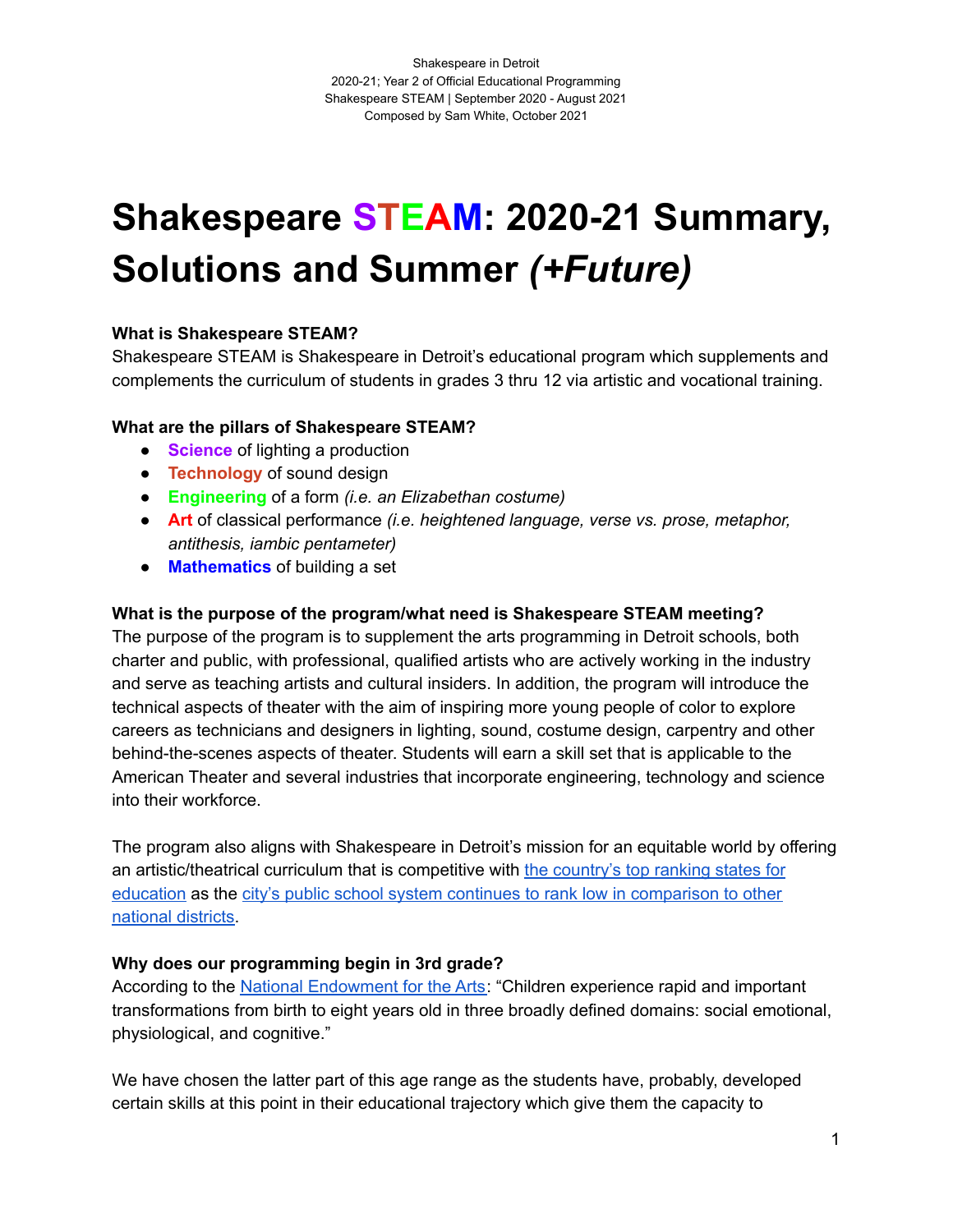### Shakespeare in Detroit 2020-21; Year 2 of Official Educational Programming Shakespeare STEAM | September 2020 - August 2021 Composed by Sam White, October 2021

understand classical text or comprehend its basic tenets. However, we also note and work with the awareness that all students are individuals and each may develop and learn at a pace uniquely their own.

Important Note: During the 2020-21 academic year, Shakespeare STEAM's teaching artists engaged students from K-8 at the James and Grace Lee Boggs School via Zoom. In addition, the program worked with high school students and teachers at The School at Marygrove and the Detroit School of Arts.

There are other studies and articles from [sources](https://www.pbs.org/parents/thrive/the-importance-of-art-in-child-development) such as PBS that support the importance of Art in child development in areas that include motor skills, language development, decision making, visual learning, inventiveness, cultural awareness, improved academic performance,

### **What were the short-term goals of the program?**

The 2020-21 academic year was our second year stewarding an official educational program. We had some adhoc youth and educational programming in 2016 and 2018 but Shakespeare STEAM is more of a strategic, curriculum-based partnership between our partners, sponsors and additional stakeholders, serving students in grades 3-12.

The school year required us to pivot for the entirety of the year, much different than the past academic year where we spent the Fall 2019 and early Winter 2020 in-person, embedded in classrooms and the remainder of the year (March 2020-June 2020) online. This time, we taught our Shakespeare STEAM curriculum via Zoom and MS Teams all year round due to COVID-19.

Teaching artists worked with Boggs students 3x per week, TSM students 3x per week and with DSA students 4-to-5x per month.

It was SiD's goal to transfer some of our content to [Youtube](https://www.youtube.com/channel/UCz3HagSHlG_-H4Nq0GM-6Sw) as we learned that absences were excessive from our prior semester (Spring 2020 due to COVID-19) observations and experiences. This gave students the ability to access our curriculum at any time of the day as many of them became responsible for caring for their siblings and other obligations and circumstances related to the pandemic that didn't allow them to be in live online class with SiD.

Shakespeare STEAM engaged with a total of approximately 50 students online during the regular academic year, which exceeded our expectations. In addition, 1,000 students/parents used our online content for educational purposes.

Our digital goal was to transfer, at least, a dozen lessons to a video format thanks to our sponsors: St. John's Episcopal Church, Deloitte and Strategic Staffing Solutions. **We exceeded this goal by creating 22 videos, accessible for all on YouTube for educational purposes.**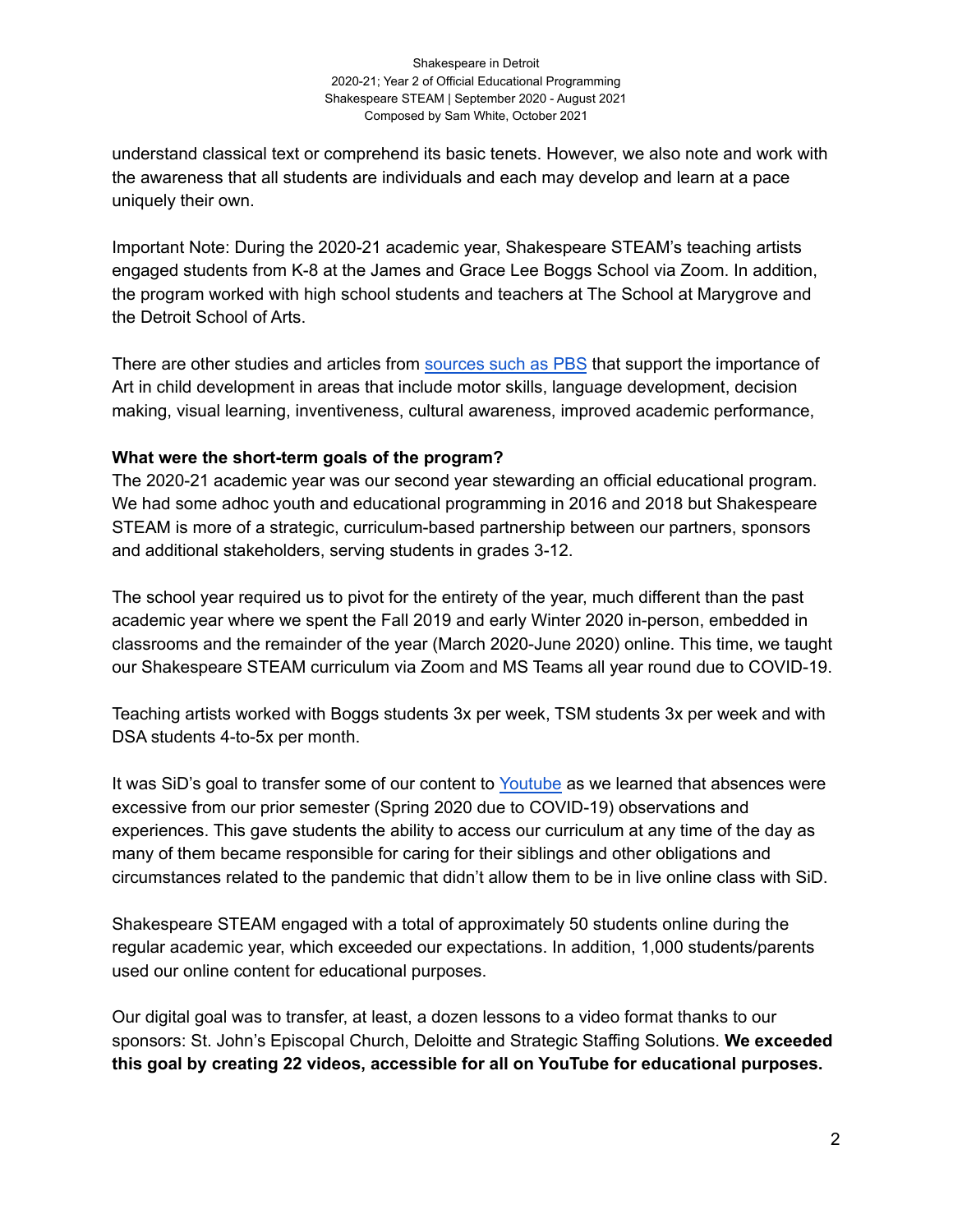### Shakespeare in Detroit 2020-21; Year 2 of Official Educational Programming Shakespeare STEAM | September 2020 - August 2021 Composed by Sam White, October 2021

Supplies were provided to school partners: James and Grace Lee Boggs School, Clippert Academy, The School at Marygrove with additional community support to the Brenda Scott Academy as they reached out because many of their underserved students did not have access to Arts & Culture courses.

**The Max M. and Marjorie S. Fisher Foundation funding supported 160 hours of in-person instruction and training for ten (10) Detroit-based teens in Summer 2021. The youth received \$1,000 each for a total of \$10K in scholarships provided to the 14-to-17 year olds.**

### **Curriculum sponsored by Deloitte (\$2,500)**

Stage [Combat](https://www.youtube.com/watch?v=LlQgIYZAHXM&t=1s) Basics, Part 1 Stage Combat Basics, Part 2: [Fundamental](https://www.youtube.com/watch?v=F80MldVIq8c&t=85s) Footwork & Props How To: Create a [Roman](https://www.youtube.com/watch?v=72Jm60vP_zY&t=90s) Toga How To: [Create](https://www.youtube.com/watch?v=hEWd7-xaSeI&t=11s) a Color Wheel

### **Curriculum sponsored by St. John's Episcopal Church (\$5,000)**

Using Your Voice, Part 1: Vocal [warm-ups](https://www.youtube.com/watch?v=vUHDofi5Fvg&t=36s) Using Your Voice, Part 2: Vocal [projection](https://www.youtube.com/watch?v=Kp_mp8ebFTk&t=60s) How To: Apply Basic [Makeup](https://www.youtube.com/watch?v=8hwvmuWbf1g&t=56s) for the Stage | Part 2 (Darker Skin Tones) How To: Apply Basic [Makeup](https://www.youtube.com/watch?v=CLjJFYiYSX0&t=29s) for the Stage | Part 3 How To: [Create](https://www.youtube.com/watch?v=rdDmRgQOCPA&t=104s) a Laurel Crown How To: Make an [Elizabethan](https://www.youtube.com/watch?v=mh9HKR1ftGc&t=134s) Ruff from Coffee Filters

### **Curriculum sponsored by Strategic Staffing Solutions (\$10,000)**

The Hardest Working Words in [Showbiz](https://www.youtube.com/watch?v=jyKpv0-OsLw&t=1s) A Quick [Summary](https://www.youtube.com/watch?v=BkZek-dd5Kg&t=45s) for Romeo & Juliet How To: [Tie-Dye](https://www.youtube.com/watch?v=7W0wg96Ahdo&t=671s) How To: Apply Basic [Makeup](https://www.youtube.com/watch?v=eC97ghjP9gA&t=60s) for the Stage How To: Apply [Corrective](https://www.youtube.com/watch?v=ev8bgluGZME&t=28s) Makeup for the Stage [Embroidery](https://www.youtube.com/watch?v=KwkjVDT6A9k&t=48s) for Beginners: The Basics Theatre for [Wellness](https://www.youtube.com/watch?v=xkZsmHobrcw&t=68s) [Code-switching:](https://www.youtube.com/watch?v=QyNG5f8Jegw&t=18s) A Language Module How To: Make a Paper Romeo & Juliet [Puppet,](https://www.youtube.com/watch?v=VESgQYi7t9Q&t=204s) Lesson 1 How To: Make a [Balcony](https://www.youtube.com/watch?v=u8t2y5SCezc&t=35s) for a Romeo & Juliet Puppet Show, Lesson 2 Romeo & Juliet, Puppet Show Demo, [Lesson](https://www.youtube.com/watch?v=He2tZI1rYTo&t=114s) 3

# **Max M. and Marjorie S. Fisher Foundation (\$50,000)**

Romeo & Juliet, full youth [production](https://www.youtube.com/watch?v=-Hvc_QCqXGY&t=4132s)

This is part of a three year commitment at \$50K per year. This academic year's support went directly to the conservatory needs.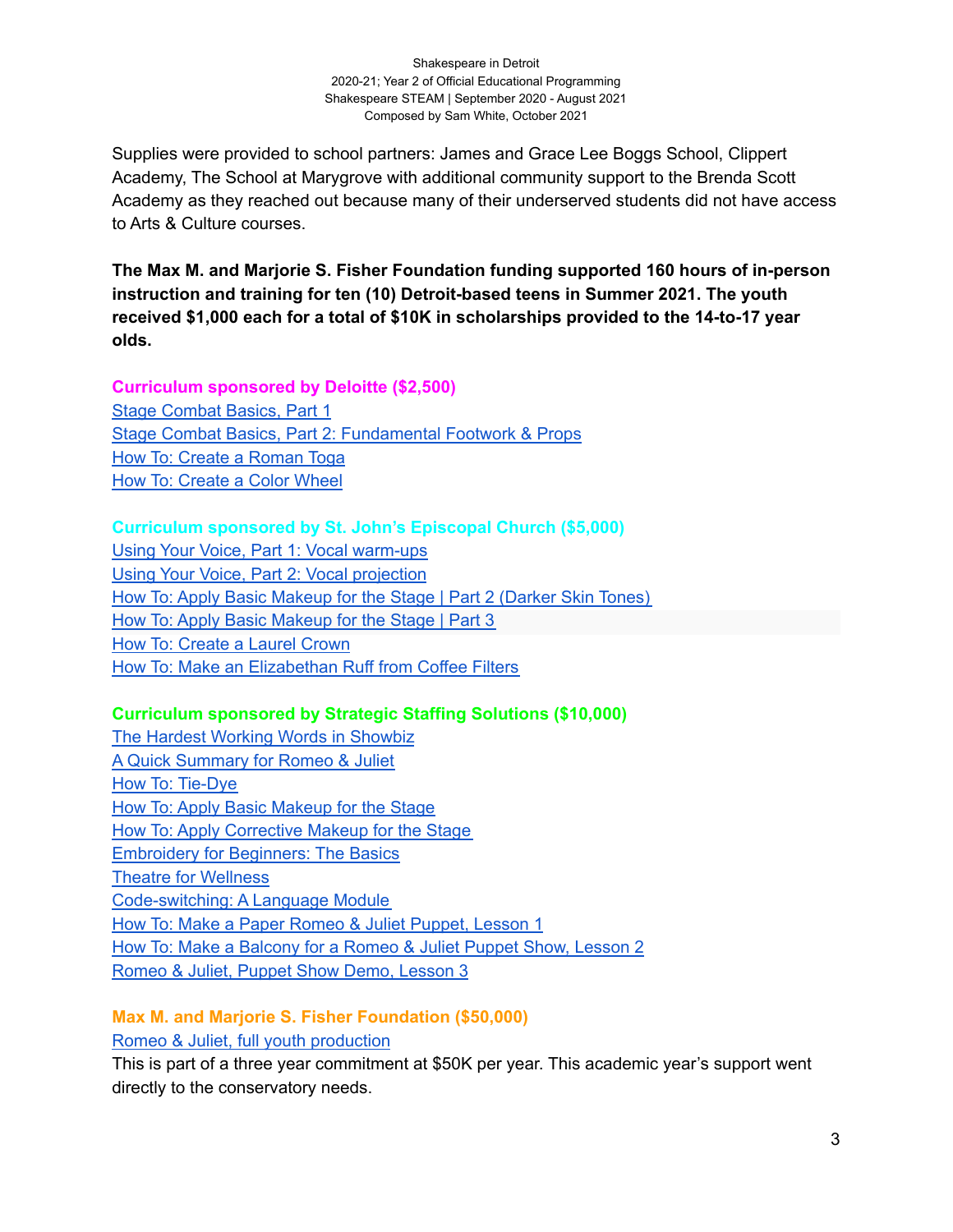### **Funding Details:**

- 1. Funding from **Deloitte** paid for the teaching artists/video hosts time and expertise, supplies for the video production.
- 2. Funding from **St. John's Episcopal Church** paid for the teaching artists/video hosts time and expertise, supplies for the video production as well as space rental for the filmings. In addition, Shakespeare in Detroit was able to spend 75 hours with students via Zoom at the James and Grace Lee Boggs School.
- 3. Funding from **Strategic Staffing Solutions** paid for teaching artists/video hosts time and expertise, supplies for video production as well as 250 boxes of arts supplies which included the tools needed to complete and participate in the YouTube modules. S3 also paid for 75 hours spent with students via MS Teams at The School at Marygrove.
- 4. **DTE Foundation** funding supported the brick & mortar needs of SiD to host our students at our new home at Marygrove Conservancy, where the company is based as of June 2021. They also paid for snacks and supplies such as small meals for students during conservatory, fans, a dehumidifier and PPE.
- 5. **Additional Note/sidebar:** Community Foundation of SE Michigan (CFSEM) gave us funds that could be used to support any aspect of our business necessary for our continued growth and success. They gave \$20K of which \$10K was used to pay a writer for a separate creative, playwriting endeavor and the other \$10K was re-invested into SiD to pay salaries. This is part of our participation as Staging Change cohort members.

### **What are the long-term goals of the program?**

The long-term plans for the program include the following outcomes:

- Establish Shakespeare STEAM as the premiere performing arts youth program in the city
- Evolve Shakespeare in Detroit's traditional Shakespeare in the park performances as an opportunity to showcase extraordinary Detroit students as the actors/talent for this service to the community
- Impact five-to-ten thousand students in the City of Detroit via accessible programming including content at no cost to them, free live performances, vocational training and artistic opportunities by 2025
- Develop summer employment opportunities in the arts where students gain industry experience and an income
- Build a conservatory with qualified artists and technicians leading the work for high school students to learn directly from experts currently working in the American Theater
- Establish two full scholarships for two extraordinary students to receive "full rides" to the university of their choice (with an accredited theater program)
- Hire a full-time + contracted staff to facilitate and grow Shakespeare STEAM
- Monitor and improve literacy and life skills for students in Detroit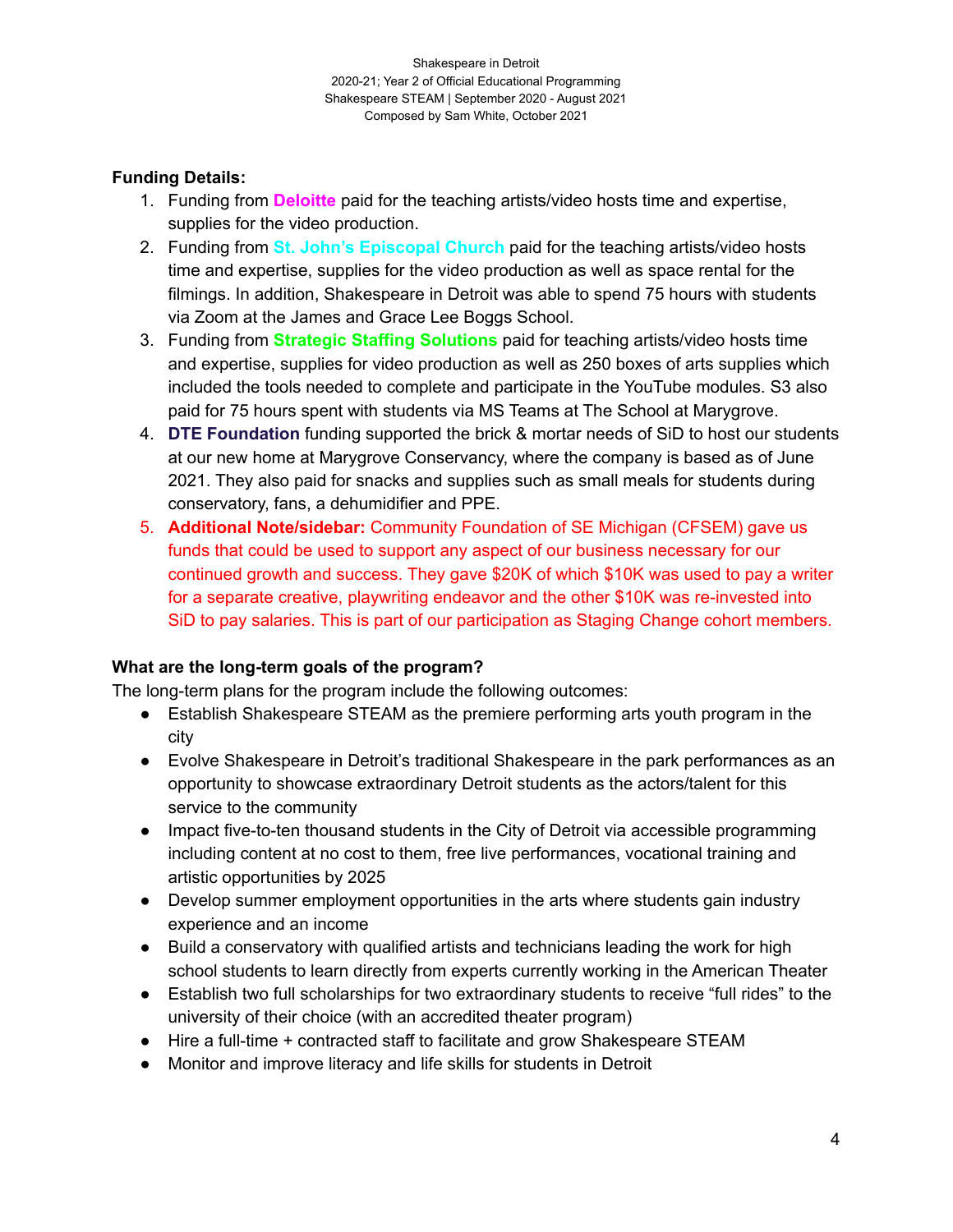- Establish curriculum that is competitive with youth drama programs around the country to meet Detroit's incredible students at their potential
- Sustain hope and humanity by connecting Detroit to live theater for, by and of this valuable and most vulnerable population to build a brighter educational and economic future

### **What were the successes of the program during the 2020-21 academic year?**

SiD was able to continue its partnerships with the James and Grace Lee Boggs School as well as the Detroit School of Arts and The School at Marygrove in a digital format.

We were able to continue a consistent schedule and continue the Shakespeare STEAM program despite the challenges of COVID-19.

SiD was even able to recruit one of the 8th graders from Boggs School for our in-person theater conservatory in Summer 2021.

The conservatory welcomed ten (10) youth actors from Cass Tech, Detroit School of Arts and The School at Marygrove (by way of Boggs) to its summer programming. After 18 months in isolation and learning from home, these students were able to spend 160 hours with Shakespeare in Detroit, in-person, over the course of 8 weeks on the campus (formerly known as Marygrove College) of the Marygrove Conservancy.

The students were introduced to costume design, learned verse vs. prose, iambic pentameter, dance choreography, an intro to stage combat/fight choreography, text analysis and dramaturgy. In addition, one of the students, a high school senior/graduate, helped build the set/balcony for Romeo and Juliet.

Three (3) of the ten (10) students had perfect attendance.

Conservatory students performed a full production of Romeo & Juliet on Saturday, August 14th, which was filmed by Onsight75 Productions and made available on YouTube on September 27, 2021 for free. This is important as SiD wanted the students to be able to see and evaluate their own work, give access to our partner schools to watch with their students and make the work available to our audiences who were not able to attend due to COVID-19 precautionary measures put in place to protect the youth actors.

Ten thousand dollars in scholarships were distributed to participating youth actors because of SiD's impactful partnership with the Max M. and Marjorie S. Fisher Foundation.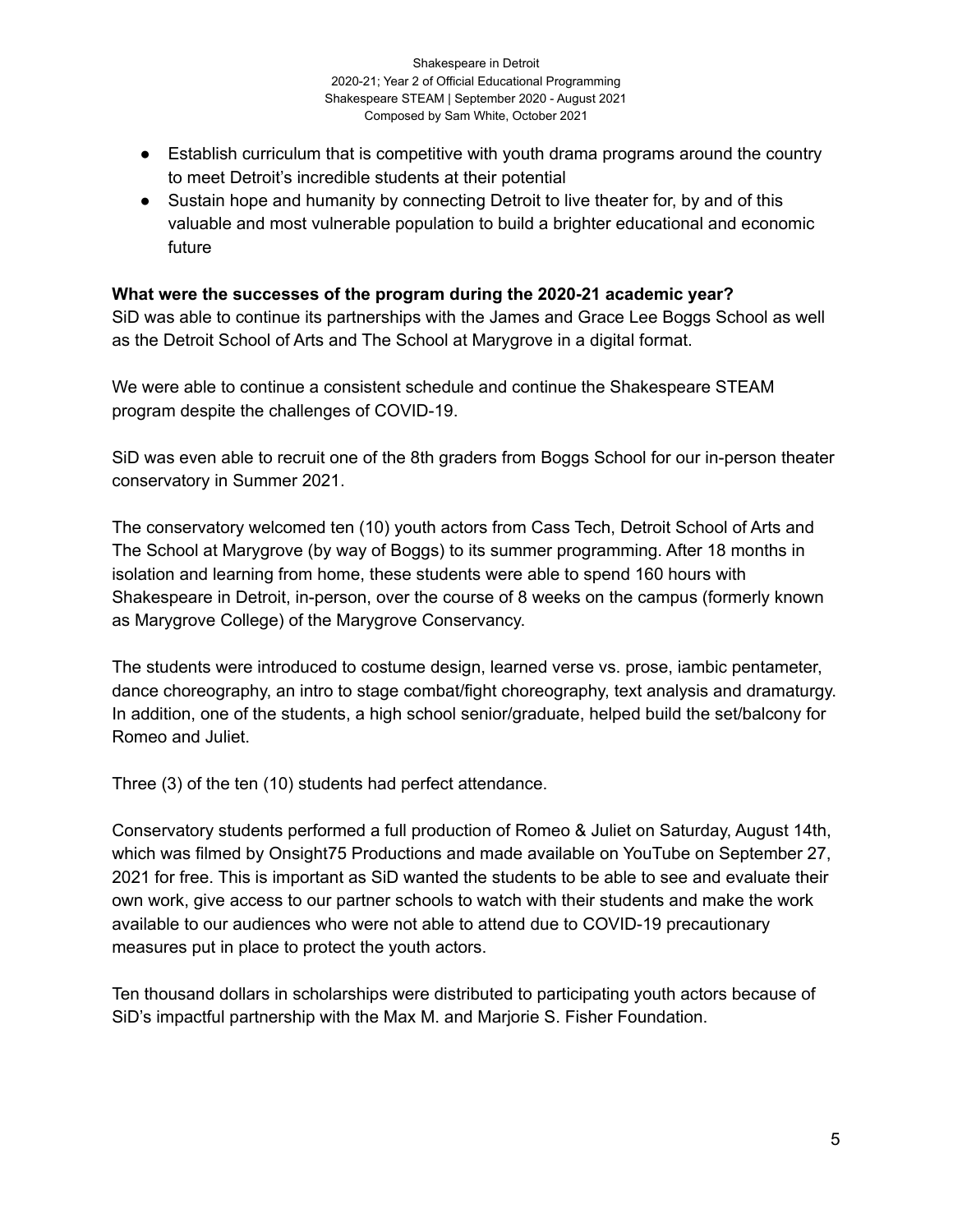### **What were some of the opportunities for growth and progress discovered for the next academic year?**

SiD has the opportunity to find ways to attract more youth actors to audition for our summer conservatory.

We only had ten auditionees in April 2021. After sharing the paid opportunity with stakeholders at DPSCD, speaking with the principal at TSM and doing promotion for the opportunity on our social media platforms and e-blasts, we still had a small turnout for the auditions. We recognize this could also be because the auditions were hosted on Zoom. Perhaps, a better outcome will take place when in-person auditions resume at SiD.

There is an opportunity to find a more engaged high school partner for the next academic year. We need a high school principal and drama teacher who have great ambitions and excitement for the arts, specifically, theater.

One of our conservatory student's mothers is the drama teacher at Cass Tech and has demonstrated great capacity and energy for our high level work. We believe that there may be a great opportunity to work with the students there after school during the winter and spring 2022 semesters to develop relationships and cultivate enthusiasm for Shakespeare in Detroit's 2022 youth conservatory so that we have greater participation for auditions.

The goal was to give out \$15K in scholarships and we only gave out \$10K as we couldn't find dedicated students. At one point, we had 13 students but one of them became ill and could no longer participate, another suffered from great social anxiety which impeded their participation and they asked to be dismissed from the conservatory, and the other didn't show up for the first week and a half of the conservatory and was released from the conservatory.

SiD also realized, during the Summer 2021 Youth Conservatory, that there is a need for mental health support for students participating in the summer program.

When SiD is embedded in classrooms with teachers, we have the opportunity to work with them as well as the principals and school counselors for any behavioral or social issues that may arise. But when we invite students to our summer conservatory, we do not have that same support or presence onsite in the event mental or behavioral health issues arise. We have asked the Fisher Foundation to help us fund a position to assist with these matters during Summer 2022.

Additional note: Clippert received supply bags during the 2020-21 academic year. However, the school was unable to support a partnership with SiD during this time as they worked with some organizational impediments due to COVID-19.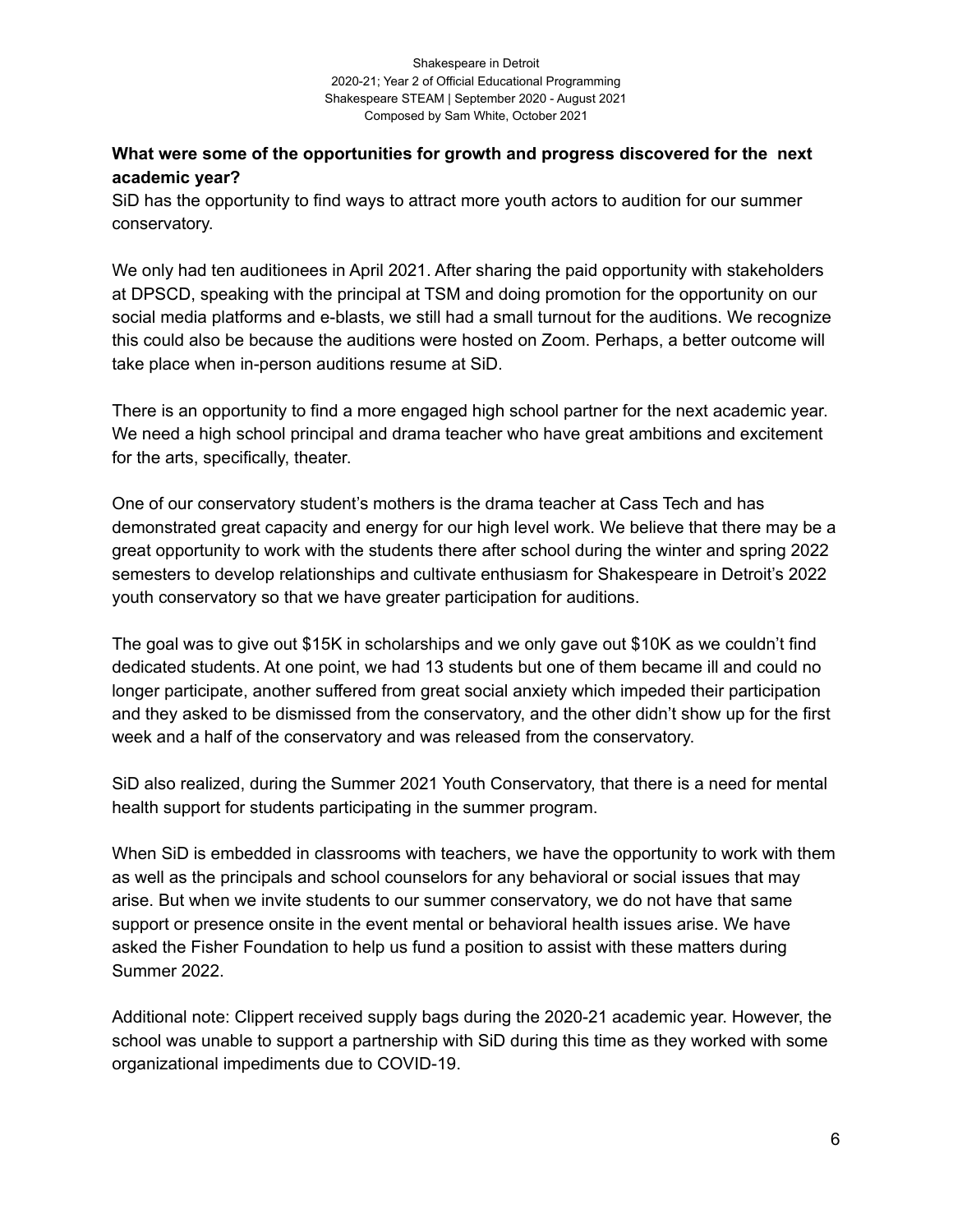### **What solutions can be put in place to create radical change that can improve processes and positively impact the program and its most important beneficiaries, youth?**

- 1. Re-engage in-person learning with SiD teaching artists embedded in classrooms
- 2. More frequent communication with school faculty to discuss common goals, objectives, collaboration opportunities and specific partnership expectations
- 3. Continued partnership with middle schools to inspire an interest in the arts upon entry into high school
- 4. Explore relationships with more schools to create more impact and identify more robust and meaningful partnership opportunities
- 5. Identify and hire mental health support for Summer 2022 Youth Conservatory

### **How was the program funded?**

The program was funded at no cost to the school district, students or faculty. Sponsorships paid for the cost of the program for the 2020-21 academic year, along with some grant funding as follows:

- $\triangleright$  DTE Foundation (\$7,500)
- ➢ Community Foundation of SE Michigan (\$10,000) \*
- $\triangleright$  Strategic Staffing Solutions (\$10,000)
- $\blacktriangleright$  Deloitte (\$2,500)
- $\triangleright$  St. John's Episcopal Church (\$5,000)
- ➢ Max M. and Marjorie S. Fisher Foundation *(\$50,000 with \$6,500 left over from the first year of the Fisher/SiD partnership so it was reallocated to pay teaching artists for Fall 2021)*

*\* Funding not specific to Shakespeare STEAM but noted as it was relative to our income as it was used for salaries and some of the work included educational programming. But the funds were used to pay for salaries for work related to all aspects of SiD's business.*

## **TOTAL RAISED: \$78,500.00**

### **Additional information:**

SiD hired nine (8) teaching artists for the program: Steve Xander Carson (The School at Marygrove) Indigo Colbert (Boggs and Marygrove), Jonathan Curry (Conservatory), Reg Flowers (Boggs), Laura Heikkinen (Conservatory), Christine Pellecchia (Conservatory and Administration), Cal Schwartz (TSM and Conservatory), Sam White (Conservatory, DSA and Administration)

## **2021-22 ACADEMIC YEAR/SUMMER 2022 PROSPECTS FOR EXTENDED LEARNING:**

● SiD's 2021-22 school partners are The James and Grace Lee Boggs School, Clippert Academy and Cass Tech. They will all have in-person, embedded teaching artists by the conclusion of the school year